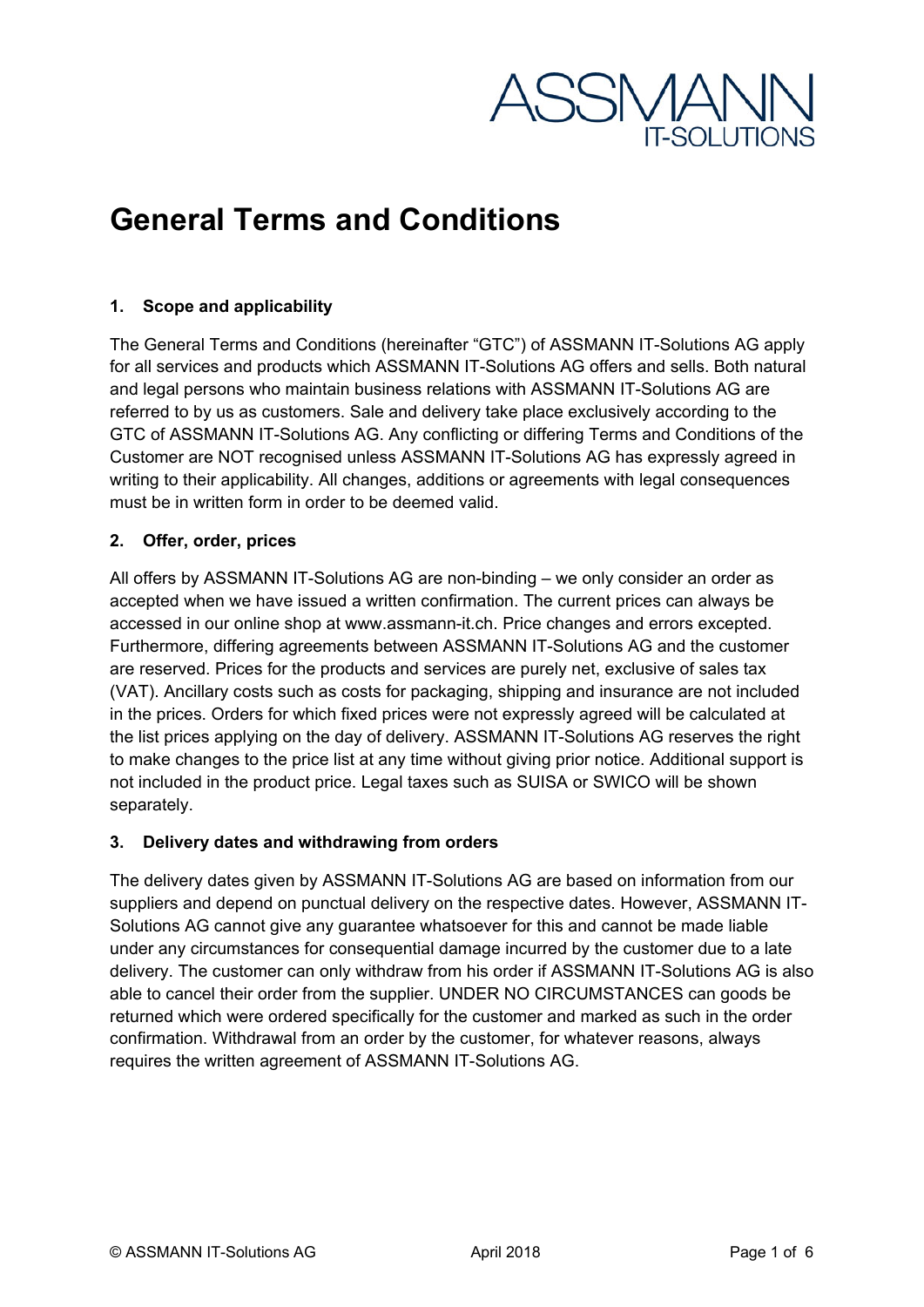

#### **4. Shipping, transfer of use and risk, small quantity surcharge**

Goods are normally shipped ex warehouse of ASSMANN IT-Solutions AG. If nothing else has been agreed, all deliveries including return shipments are made at the risk and expense of the customer. All additional costs such as express deliveries or payment on delivery shipments will be charged additionally. The risk passes from ASSMANN IT-Solutions AG to the customer when the goods are handed over to the carrier. In the event that the goods are collected, the risk is transferred when the goods are handed over to the customer.

#### *To cover our costs, we charge a processing surcharge of CHF 15.00 for small deliveries where the invoice amount is less than CHF 50.00 (excl. VAT).*

#### **5. Transport damages**

The customer must check the goods immediately on receipt for completeness and transport damage. Transport damages are to be reported to the carrier immediately and a copy sent to the ASSMANN IT-Solutions AG. This information helps us with a possible check of the quality of our carriers.

#### **6. Incorrect deliveries / complaints / returns and cancellation of orders**

- 6.1 Incorrect deliveries, incorrect orders, faults or complaints of any kind must be reported in writing to ASSMANN IT-Solutions AG at the latest within five working days after receiving the goods. It is generally no longer possible to return goods after this period. Products returned due to an incorrect order or delivery will only be accepted if they are complete and in the original, unopened packaging. Returns must be authorised in advance by ASSMANN IT-Solutions AG. The customer bears the risk and costs of the return delivery.
- 6.2 The return of customised articles (shown as K-articles by ASSMANN IT-Solutions AG) is generally not possible. Procured goods (shown as C-articles by ASSMANN IT-Solutions AG) can only be returned after obtaining written permission.
- 6.3 Orders can NOT generally be cancelled (apart from on the day of ordering). If ASSMANN IT-Solutions AG nevertheless agrees to cancel an order, the customer can be charged a fee amounting to 10% of the value of the goods, whereby there is a minimum fee of CHF 15.00 and a maximum of CHF 100.00.

#### **7. Warranty / inspection flat fee / credit note**

7.1 ASSMANN IT-Solutions AG guarantees that the products are delivered in working order according to the specifications of the manufacturer. No guarantee is given for their functionality within a system or a certain application.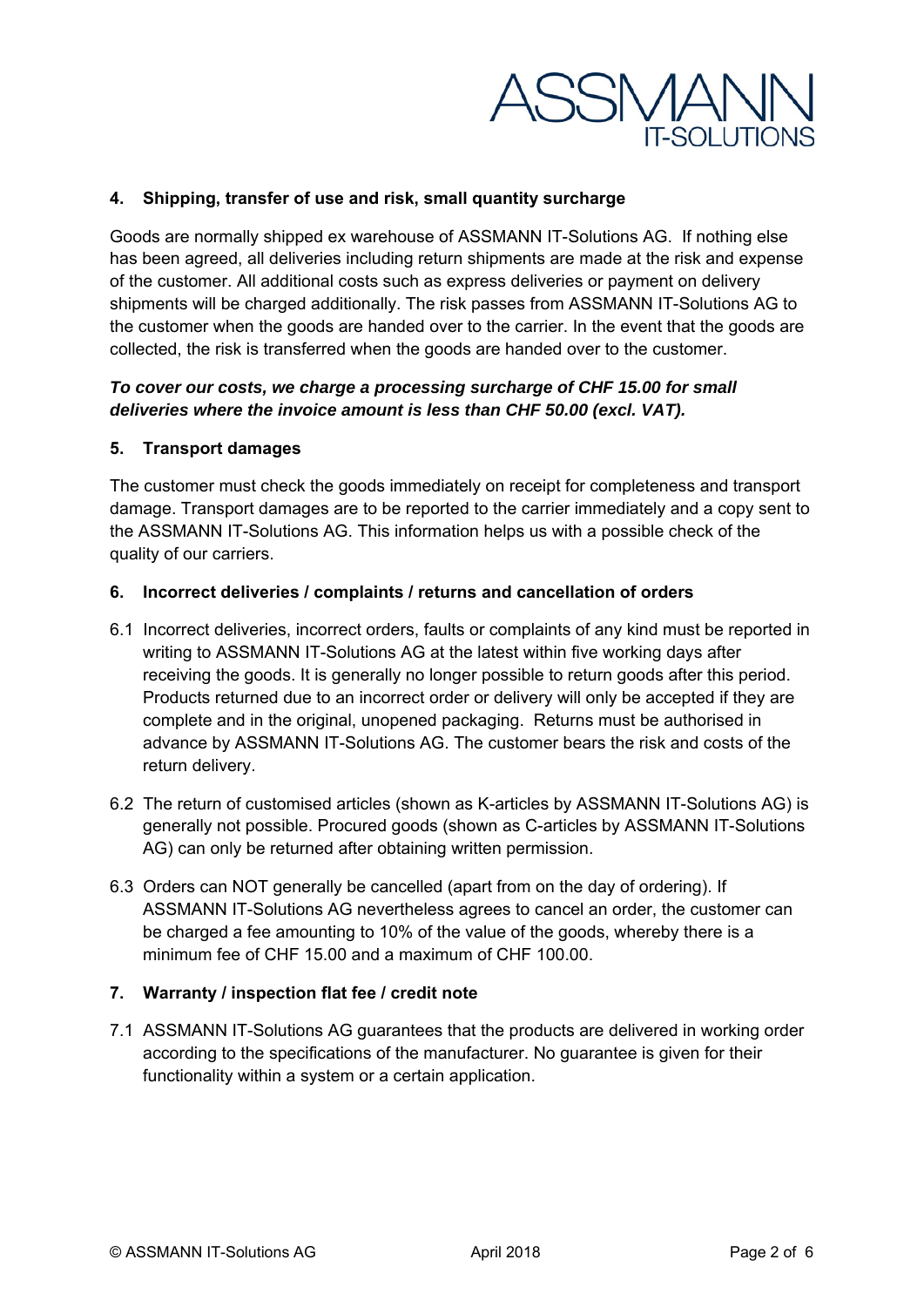

- 7.2 Warranty services are generally only provided if the goods were handled properly. A detailed description of the fault must accompany the device in order to fulfil the warranty conditions. Damages caused by improper treatment, unauthorised opening of the product or external impact will not generally be recognised by ASSMANN IT-Solutions AG.
- 7.3 All warranty claims whatsoever made by the customer are limited to the extent of the manufacturer's warranty. Our warranty is limited to replacing the faulty product or reimbursing the cost of the product at the current value without replacing it, at our discretion. Any resulting consequential costs (e.g. labour costs, claims of third parties, etc.) shall be borne by the customer.
- 7.4 Should any malfunctions arise that are covered by the warranty, this does not entitle the customer to withdraw from the transaction. Rescinding the contract is excluded in all cases.
- 7.5 Devices which are returned under warranty but which are not "eligible" for the warranty, can be returned by ASSMANN IT-Solutions AG at the customer's expense. *An inspection/processing flat fee will be charged in the case of devices which do not have any identifiable faults. The customer will be charged for any warranty services not covered by the manufacturer.*
- 7.6 There is no entitlement to a replacement during the repair period.

#### **8. Retention of title**

The delivered goods remain the property of ASSMANN IT-Solutions AG until all receivables arising from the business relationship between the customer and ASSMANN IT-Solutions AG are paid in full.

#### **9. Payment**

The invoice is normally sent with the goods. Payment must normally be made net within 30 days, except for new customers in which case deliveries are subject to advance payment until a credit limit is set. Any differing terms of payment must be agreed separately in writing – this also applies to the otherweise unauthorised deduction of discounts. It is not permitted to offset or withhold payments due to any counter claims whatsoever. In case of defaults of payment, ASSMANN IT-Solutions AG is entitled to cease all further deliveries without giving the customer prior notice. Equally, goods already reserved can be sold to other customers. From the date of default onwards, ASSMANN IT-Solutions AG is entitled to charge the customer default interest at an appropriate rate for the outstanding amounts. (We also refer to our detailed Payment and Delivery Terms)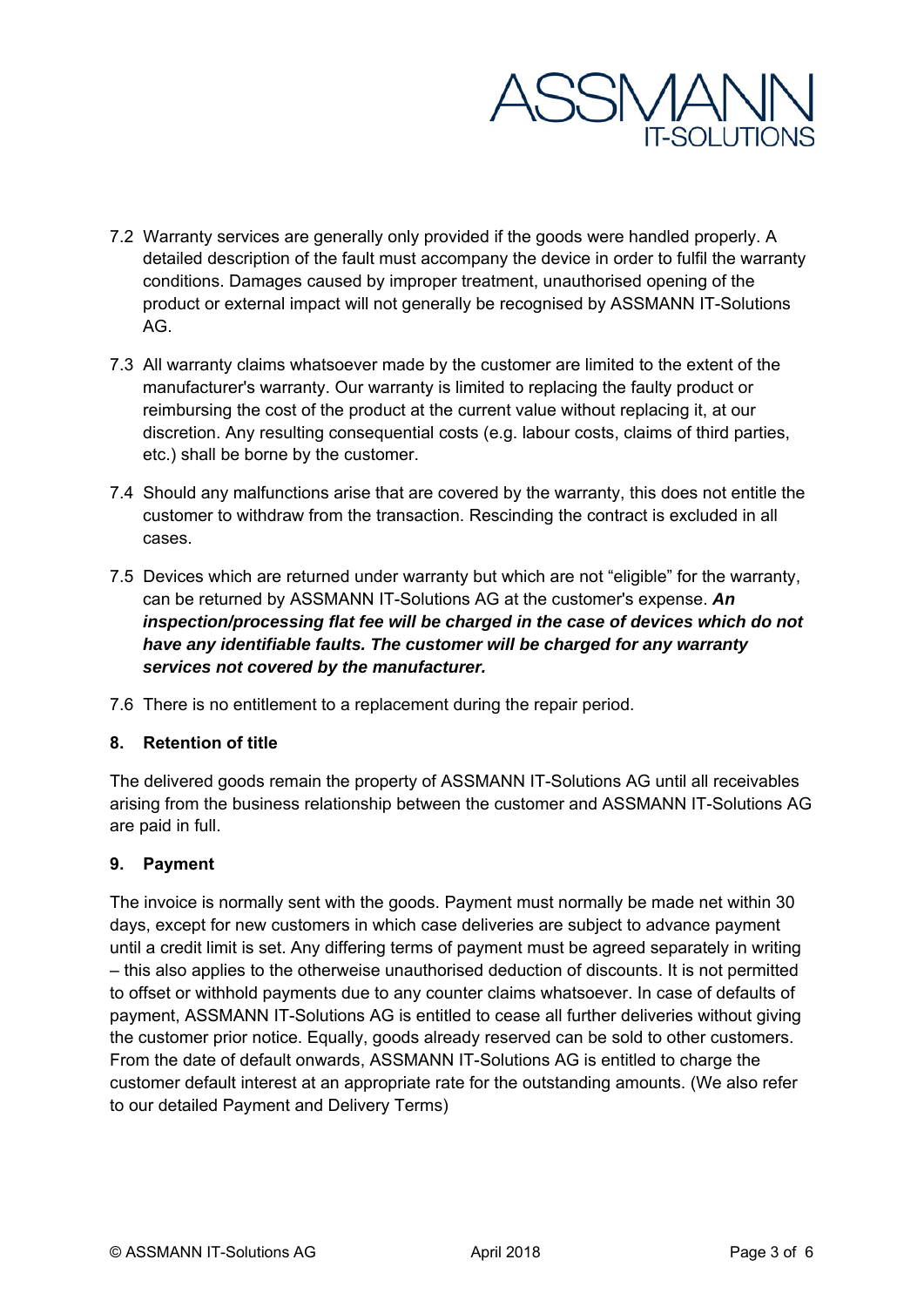

#### **10. Credit limits**

- 10.1 In order to receive goods against invoice from ASSMANN IT-Solutions AG, a credit limit must first be applied for. This will be set by ASSMANN IT-Solutions AG. The customer agrees to provide ASSMANN IT-Solutions AG with the necessary documents for their perusal and to provide any required information. The customer will be charged a processing fee of CHF 20.00 if ASSMANN IT-Solutions AG has to obtain this information itself (commercial register entry and credit history as well as any references).
- 10.2 The customer undertakes to notify ASSMANN IT-Solutions AG immediately of any significant changes in his company e.g. to shareholders, legal form, business address, however also changes to the Board of Directors or the Company Management as well as any financial difficulties threatening its commercial existence.

#### **11. Import / export obligations**

If the export of the delivered product is forbidden by the Department for Import and Export of the Swiss Federal Department of Economic Affairs, this ban passes on to the orderer and is to be imposed on the respective buyers for all further sales.

#### **12. Drawings and documents**

We, or our delivering factories, retain the sole right of ownership and copyright for all drawings, drafts and pictures. The named documents are entrusted personally to the customer and may not be copied or made available to third parties without our written permission. They are to be returned to us on request.

#### **13. Place of fulfilment and place of jurisdiction**

Place of fulfilment for deliveries and payments is 8105 Regensdorf, Switzerland. Place of jurisdiction for both parties for any disputes is 8105 Regensdorf (ZH), Switzerland. Swiss law applies.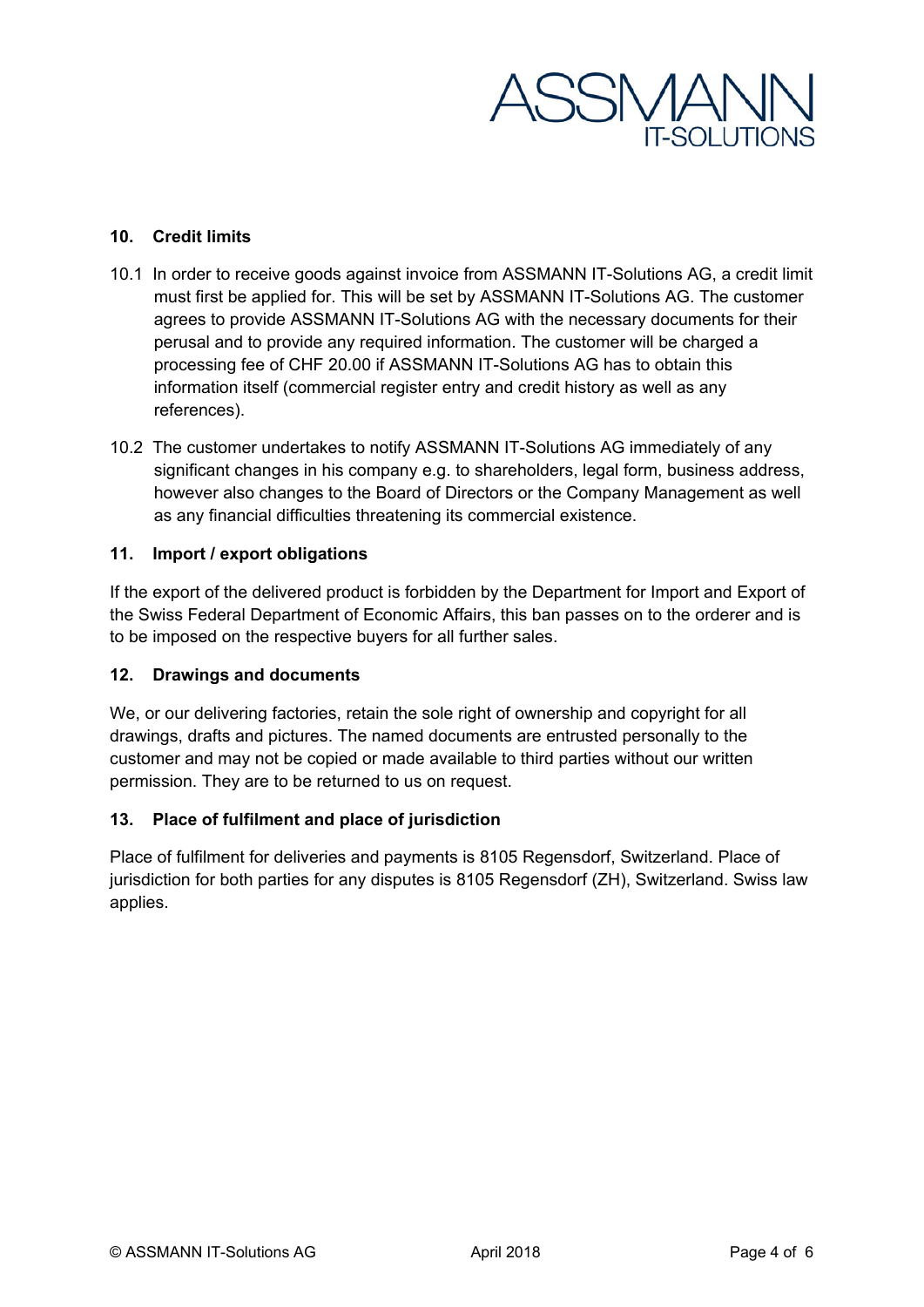

# **APPENDIX**

### **Payment and delivery terms**

#### **Effective as of 1st April 2018**

#### **1. Terms of payment**

1.1 The following applies generally once a credit limit has been set by ASSMANN IT-Solutions AG:

#### **30 days net**

The changed terms of payment must otherwise be confirmed in writing by ASSMANN IT-Solutions AG.

- 1.2 Default interest is 5% per year after expiration of the ordinary payment period.
- 1.3 Dunning expenses / debt collection compensation amounting to CHF 25.00 from the

2nd reminder onwards.

#### **2. Terms of delivery**

2.1 Minimum order value

A minimum quantity surcharge of CHF 15.00 will be imposed for all orders of less than CHF 50.00. Any deviations from these conditions must also be in writing.

2.2 Shipping / packaging costs

ASSMANN IT-Solutions AG generally has the following shipping / packaging costs:

| All packages up to 30 KG                      |           | CHF $11.50$ (via DHL) |
|-----------------------------------------------|-----------|-----------------------|
| $\frac{1}{2}$ pallet (throughout Switzerland) | CHF 60.00 |                       |
| 1 pallet (throughout Switzerland)             | CHF 90.00 |                       |